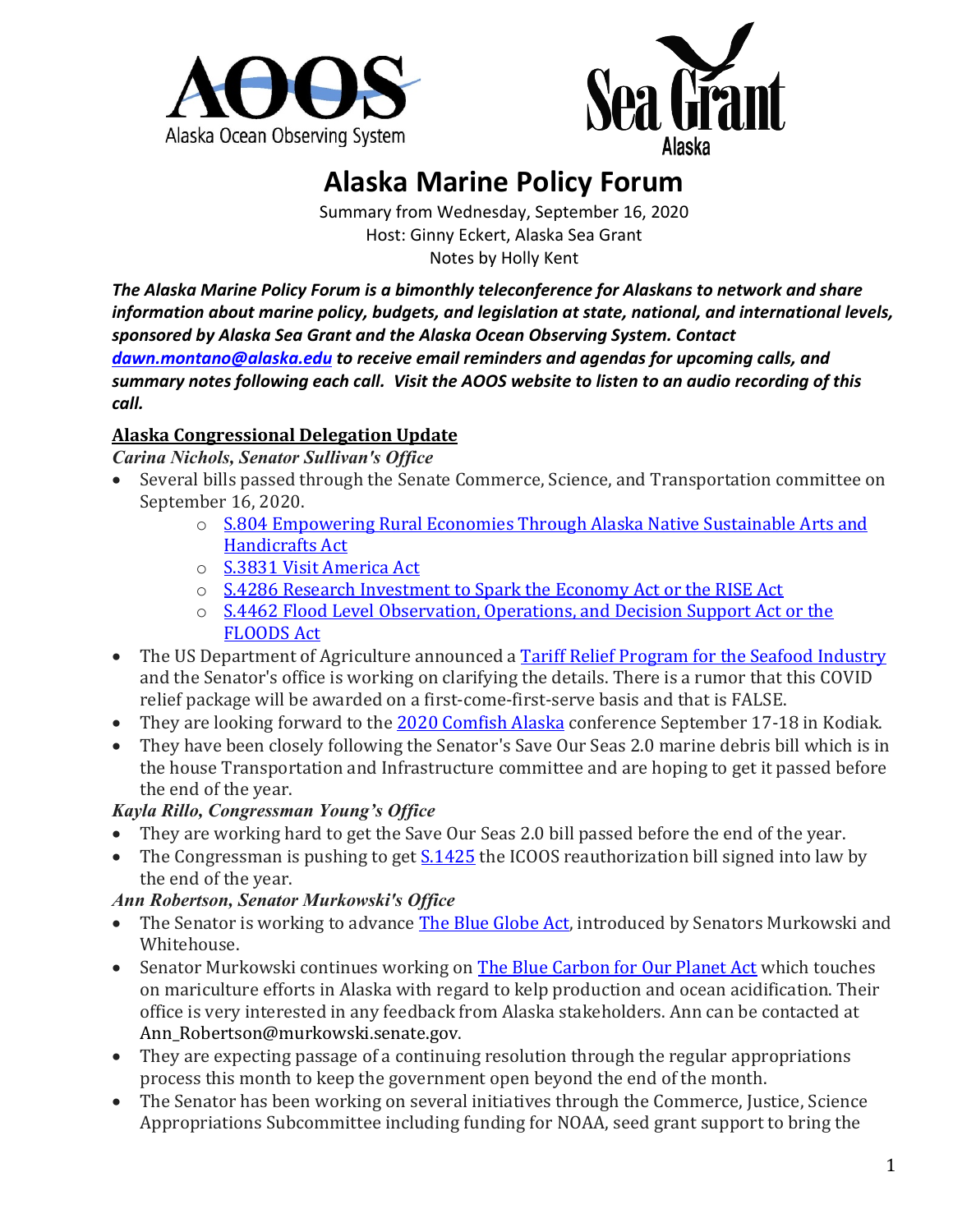R/V Fairweather back to Ketchikan, the Pacific Salmon Treaty, NOAA fishery surveys, marine debris, and the Tsunami Warning Center.

• Along with the other members of the Alaska Congressional Delegation, they will be participating in Comfish Alaska in Kodiak.

# **Mariculture in Alaska**

# *Heather McCarty, Alaska Mariculture Task Force*

- Heather is the acting chair of the task force in the temporary absence of chair Julie Decker.
- The task force was created in response to stakeholder concerns regarding mariculture in Alaska with a goal of advancing, developing, and supporting the industry.
- They have been supported by the Alaska Fisheries Development Foundation and external grants.
- The task force has recently been focused on outlining the structure of a successor group after the task force sunsets next year, tentatively called the Alaska Mariculture Alliance (AMA).
- The AMA would exist as a 501c3 organization with membership open to stakeholders in the mariculture industry in Alaska.
- The task force has also created the Mariculture Research and Training Center to be housed within Alaska Sea Grant and coordinate and identify necessary research as indicated by stakeholders.
- The task force has developed a <u>five year plan</u>.
- Heather McCarty shared that the Alaska Mariculture Task Force will be discussing the topic of Aquaculture Opportunity Areas at their next meeting on September 23 from 12-3PM AK time. Contac[t Heather](mailto:hdmccarty@gmail.com) for more information.

# *Alicia Bishop, National Marine Fisheries Service (NOAA)*

- Alicia is the Alaska Regional Aquaculture Coordinator.
- [Executive Order 13921,](https://www.whitehouse.gov/presidential-actions/executive-order-promoting-american-seafood-competitiveness-economic-growth/) "Promoting American Seafood Competitiveness and Economic Growth" was signed May 7, 2020 and in Section 7 directed NOAA to identify 10 regions as Aquaculture Opportunity Areas (AOAs) by 2025.
- The first two regions designated were Southern California and the Gulf of Mexico.
- Alaska industry stakeholders can submit comments requesting that Alaska be considered for a future AOA.
- AOAs can be considered within state waters, Economic Exclusion Zones, or any combination of the two.
- AOAs should be large enough to accommodate 3-5 commercial aquaculture operations.

# **Announcements**

- Gay Sheffield of Alaska Sea Grant shared that there were Russian military exercises in the Bering Strait region recently and Ann Robertson at Senator Murkowski's office responded that they are working with the Pentagon and the US Coast Guard to identify what notifications can be given to local communities in the future.
- Amy Lovecraft mentioned that the [Wilson Center interviewed both Senators Murkowski](https://www.wilsoncenter.org/event/us-air-force-arctic-strategy-alaska-and-new-arctic-conversation-alaskas-senators-lisa)  [and Sullivan](https://www.wilsoncenter.org/event/us-air-force-arctic-strategy-alaska-and-new-arctic-conversation-alaskas-senators-lisa) and the live exercises in the Bering Strait Region were discussed.
- James Lima of BOEM announced the Call for Information and Nominations and Notice of Intent to Prepare an EIS for [Cook Inlet Sale 258](https://www.boem.gov/ak258) scheduled for 2021. Comment period closes on October 13.
- Sue Goodglick of Alaska Department of Fish & Game (ADF&G) says that the department has been looking for funding to research potential impacts to marine mammal resources from aquaculture.